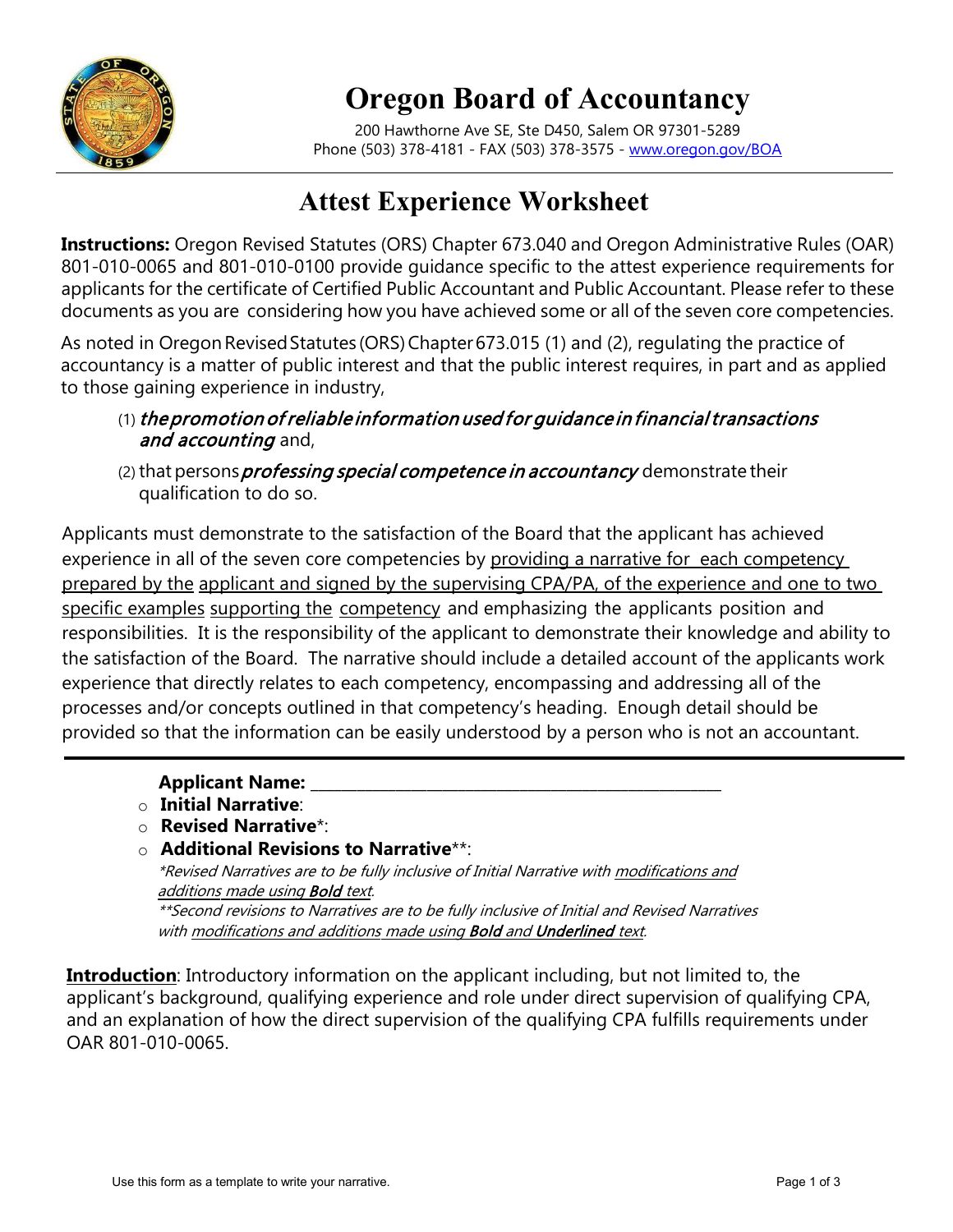**Competency (A)**: **Understanding** the Code of Professional Conduct promulgated and adopted by the Board.

CPA must understand and internalize the concepts in the Code of Professional Conduct. Provide examples of your integrity, objectivity, independence, professional judgment, due professional care and professional skepticism. (Note: the Board does not expect all applicants to document how they have resolved an unethical situation.)

**Competency (B)**: **Ability** to assess achievement of a client's objectives by **demonstrating**  knowledge of various business organizations, **understanding** the objectives and goals of business entities, **ability to develop and analyze** performance measures and critical success factors, and **understanding** of the economic and regulatory trends that affect the environment of a business entity.

CPA must be able to understand the internal workings and external environment of <sup>a</sup> business. Provide examples where you have assessed the objectives and goals; performance measures; critical success factors; and the economic and regulatory trends that affect your <sup>c</sup>lient's industry.

**Competency (C)**: Experience in **preparing** working papers that include sufficient relevant data to support the **analysis** and conclusions required by the applicant's work.

Provide examples where you have documented an analysis of a financial accountancy issue affecting your company from the collection and summarization of financial data to the identification of alternative conclusions such that others of equal training and experience can trace information to source data and draw similar conclusions. Provide specific details and examples of your documentation methods.

**Competency (D): Understanding** transaction streams and information systems, including the ability to **understand** how transactions aggregate at the organizational level, to **infer** how transactions impact the organization as a whole, and to **evaluate** the integrity and reliability of various client information systems, including relevant computer aspects.

A CPA must understand how revenue and expenses are initially recorded and the controls in place that support competent summarization in order to evaluate the accuracy of financial information. Please provide examples of your evaluation of an accounting system. Include here your substantive testing of internal control (analytical procedures, technical research and conclusion)

**Competency (E)**: Skills in risk and verification demonstrated by a sufficient **understanding** of accounting and other information systems to: (A) **assess** the risk of misstatement in an information system; (B) **obtain** sufficient relevant data based on the risk of misstatement and the nature of the engagement to **determine** the appropriateness of underlying data in terms of its completeness, existence and occurrence, valuation and allocation, rights and obligations, presentation and disclosures.

A CPA must design specific procedures that pinpoint individual weaknesses and, based on results, conclude whether financial statements are accurate. Please provide examples of your evaluation of the risks of misstated financial data within a company and the tests used to substantiate data accuracy. Include in your examples measures taken to corroborate data accuracy and conclusions you drew from the results.